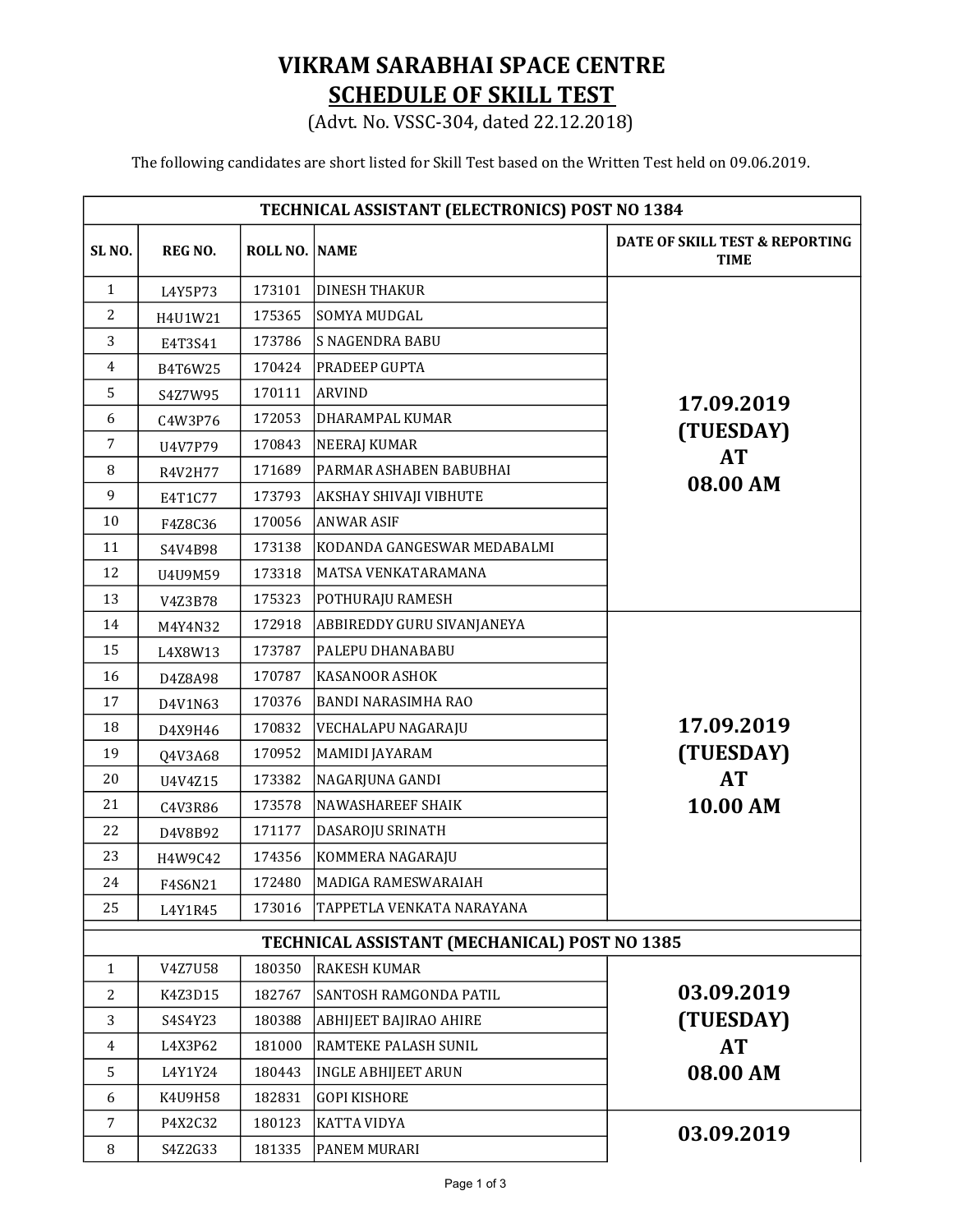| SL <sub>NO</sub> .                                            | <b>REG NO.</b>                                                 | <b>ROLL NO. NAME</b> |                              | DATE OF SKILL TEST & REPORTING<br><b>TIME</b>     |  |  |  |
|---------------------------------------------------------------|----------------------------------------------------------------|----------------------|------------------------------|---------------------------------------------------|--|--|--|
| 9                                                             | R4Y6K45                                                        | 180565               | <b>AMARJEET KUMAR</b>        | (TUESDAY)<br><b>AT</b><br>10.00 AM                |  |  |  |
| 10                                                            | E4T3Q24                                                        | 181720               | SANTHOSH S                   |                                                   |  |  |  |
| 11                                                            | F4Z7R65                                                        | 180755               | <b>ALAN JOSE MATHEWS</b>     |                                                   |  |  |  |
| 12                                                            | W4X9H72                                                        | 182380               | <b>V D PRASAD NANDANEEDI</b> |                                                   |  |  |  |
| TECHNICAL ASSISTANT (COMPUTER SCIENCE) POST NO 1386           |                                                                |                      |                              |                                                   |  |  |  |
| $\mathbf{1}$                                                  | P4V8T21                                                        | 190810               | PHULEN KUMAR                 | 18.09.2019<br>(WEDNESDAY)                         |  |  |  |
| 2                                                             | H4V7Q13                                                        | 191045               | SUBHASHINI S                 |                                                   |  |  |  |
| 3                                                             | B4V6P35                                                        | 190591               | <b>BALDEV KRISHAN</b>        |                                                   |  |  |  |
| 4                                                             | D4S5N74                                                        | 190499               | KUDALI SAMUEL BABU           |                                                   |  |  |  |
| 5                                                             | C4Y8B12                                                        | 190985               | <b>MADDA VARALAKSHMI</b>     | <b>AT</b><br>08.00 AM                             |  |  |  |
| 6                                                             | U4Z1N11                                                        | 190502               | KOLA AKHILA                  |                                                   |  |  |  |
| 7                                                             | U4X2A47                                                        | 191738               | PANDIARAJ A                  |                                                   |  |  |  |
| 8                                                             | S4T5F96                                                        | 190837               | <b>SANTU SAMAZPATI</b>       |                                                   |  |  |  |
| 9                                                             | C4W2Y72                                                        | 190976               | HASEENA L                    |                                                   |  |  |  |
| 10                                                            | N4W3Q98                                                        | 190909               | BINI S S                     | 18.09.2019                                        |  |  |  |
| 11                                                            | M4Y4J18                                                        | 191165               | <b>ANJUSHAK</b>              |                                                   |  |  |  |
| 12                                                            | B4S5X65                                                        | 191146               | <b>ASWATHY A L</b>           | (WEDNESDAY)<br><b>AT</b><br>10.00 AM              |  |  |  |
| 13                                                            | E4X9W83                                                        | 191002               | CHITHIRA RAKSHMI G           |                                                   |  |  |  |
| 14                                                            | U4U3D49                                                        | 191395               | <b>RAJASREE S R</b>          |                                                   |  |  |  |
| 15                                                            | E4Y4P55                                                        | 190670               | <b>ATHIRA DAS</b>            |                                                   |  |  |  |
| 16                                                            | L4X7X28                                                        | 190774               | <b>DILUK</b>                 |                                                   |  |  |  |
| TECHNICAL ASSISTANT (CINEMATOGRAPHY/PHOTOGRAPHY) POST NO 1387 |                                                                |                      |                              |                                                   |  |  |  |
| $\mathbf{1}$                                                  | T4S9A42                                                        | 200046               | <b>PRIYABRATA SAHOO</b>      | 19.09.2019                                        |  |  |  |
| 2                                                             | D4S5P82                                                        | 200058               | <b>SOMNATH GUPTA</b>         |                                                   |  |  |  |
| 3                                                             | M4U5X92                                                        | 200024               | NOBLE JOSEPH                 | (THURSDAY)                                        |  |  |  |
| 4                                                             | N4Y4R95                                                        | 200126               | NIKHIL SHARMA                | <b>AT</b><br>08.00 AM                             |  |  |  |
| 5                                                             | W4Y6Z68                                                        | 200042               | <b>AKSHAYA KUMAR SAHOO</b>   |                                                   |  |  |  |
| 6                                                             | T4Z8H52                                                        | 200082               | NAVANEETHA KRISHNAN S        | 20.09.2019<br>(FRIDAY)<br><b>AT</b><br>08.00 AM   |  |  |  |
| 7                                                             | D4Z8A73                                                        | 200080               | RAVINDRAN K                  |                                                   |  |  |  |
| 8                                                             | V4Z6A37                                                        | 200127               | <b>RAMKUMAR P</b>            |                                                   |  |  |  |
| 9                                                             | P4U1J86                                                        | 200093               | <b>JYOTIRMOY NAYAK</b>       |                                                   |  |  |  |
| 10                                                            | P4V2P96                                                        | 200040               | <b>ALIMUDDIN ANSARI</b>      |                                                   |  |  |  |
|                                                               | SCIENTIFIC ASSISTANT (AGRICULTURE / HORTICULTURE) POST NO 1388 |                      |                              |                                                   |  |  |  |
| 1                                                             | P4T8R68                                                        | 210287               | <b>ASHNI VARGHESE</b>        | 05.09.2019<br>(THURSDAY)<br><b>AT</b><br>08.00 AM |  |  |  |
| 2                                                             | T4Y3P28                                                        | 210995               | <b>NAIM KHAN</b>             |                                                   |  |  |  |
| 3                                                             | M4W5Y45                                                        | 210872               | SHIVAPRASAD KM               |                                                   |  |  |  |
| 4                                                             | D4U4K48                                                        | 210053               | <b>SWEGA ANTONY K</b>        |                                                   |  |  |  |
| 5                                                             | S4Z2B36                                                        | 210618               | <b>VINOD JATAV</b>           |                                                   |  |  |  |
| 6                                                             | N4X9T61                                                        | 210891               | YOGANANDA M                  |                                                   |  |  |  |
| $\overline{7}$                                                | W4W3Q46                                                        | 210503               | <b>SWATHY ULLAS</b>          |                                                   |  |  |  |